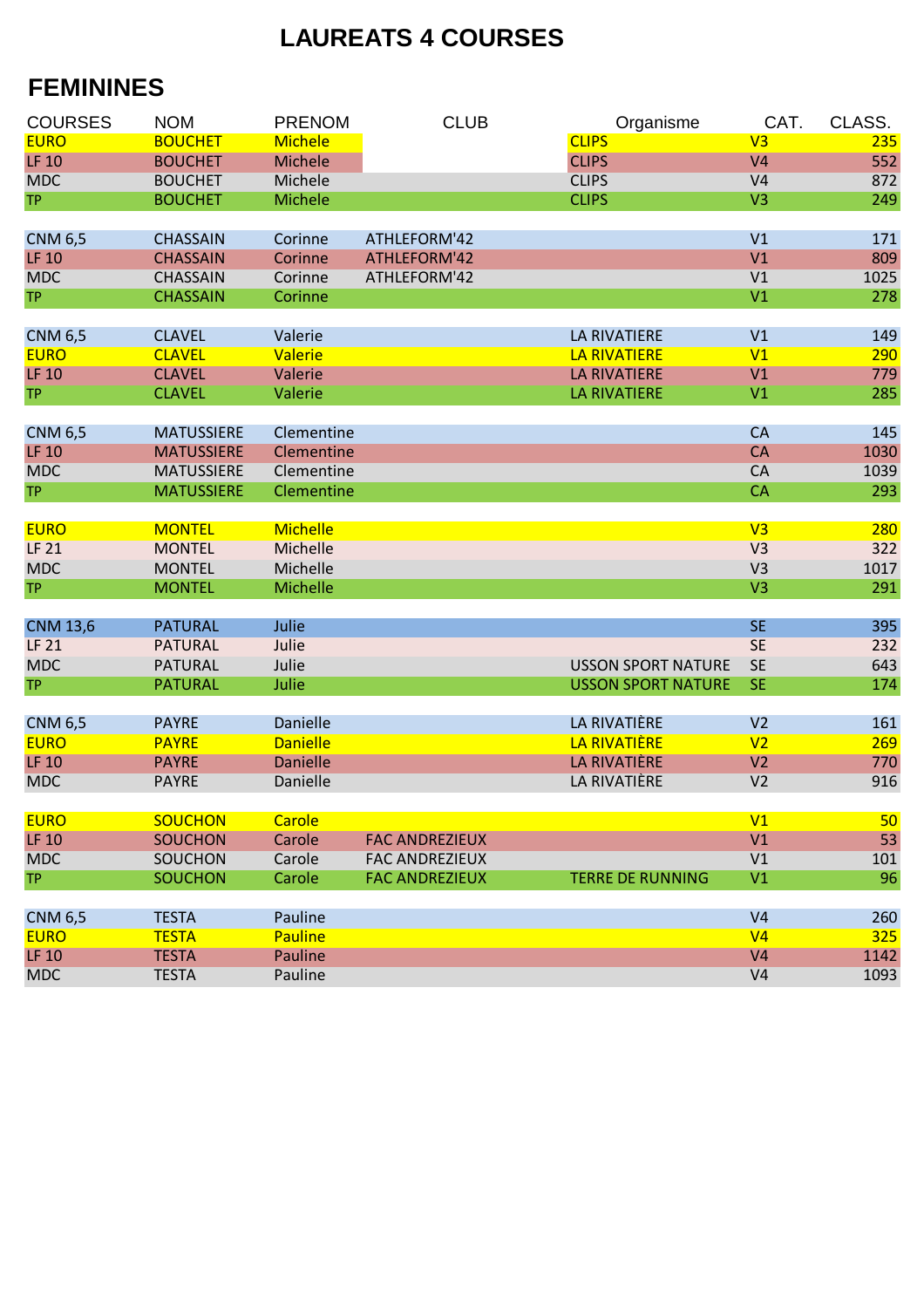## **MASCULINS**

| <b>COURSES</b>                  | <b>NOM</b>                           | <b>PRENOM</b>          | <b>CLUB</b>              | Organisme             | CAT.                             | CLASS.     |
|---------------------------------|--------------------------------------|------------------------|--------------------------|-----------------------|----------------------------------|------------|
| <b>CNM 13,6</b>                 | <b>BONELLO</b>                       | <b>Charles</b>         |                          |                       | V <sub>3</sub>                   | 253        |
| <b>EURO</b>                     | <b>BONELLO</b>                       | <b>Charles</b>         |                          |                       | V <sub>3</sub>                   | 142        |
| <b>LF 10</b>                    | <b>BONELLO</b>                       | <b>Charles</b>         |                          |                       | V <sub>3</sub>                   | 341        |
| <b>MDC</b>                      | <b>BONELLO</b>                       | Charles                |                          |                       | V <sub>3</sub>                   | 626        |
| <b>CNM 13,6</b>                 | <b>BURNICHON</b>                     | Alain                  |                          |                       | V <sub>2</sub>                   | 127        |
| <b>LF 21</b>                    | <b>BURNICHON</b>                     | Alain                  |                          | <b>ABS ST GALMIER</b> | V <sub>2</sub>                   | 88         |
| <b>MDC</b>                      | <b>BURNICHON</b>                     | Alain                  |                          | <b>ABS ST GALMIER</b> | V <sub>2</sub>                   | 460        |
| <b>TP</b>                       | <b>BURNICHON</b>                     | Alain                  |                          | <b>ABS ST GALMIER</b> | V <sub>2</sub>                   | 108        |
| <b>CNM 6,5</b>                  | <b>CHALANCON</b>                     | Emile                  |                          |                       | <b>SE</b>                        | 89         |
| <b>EURO</b>                     | <b>CHALANCON</b>                     | <b>Emile</b>           |                          |                       | <b>SE</b>                        | 200        |
| <b>LF 10</b>                    | <b>CHALANCON</b>                     | Emile                  |                          |                       | <b>SE</b>                        | 585        |
| <b>TP</b>                       | <b>CHALANCON</b>                     | Emile                  |                          |                       | <b>SE</b>                        | 245        |
| <b>CNM 13,6</b>                 | <b>CHAURAIS</b>                      | Alain                  |                          | LF PONTRAMBERTOISE    | V <sub>3</sub>                   | 478        |
| <b>LF 10</b>                    | <b>CHAURAIS</b>                      | Alain                  |                          | LF PONTRAMBERTOISE    | V <sub>3</sub>                   | 622        |
| <b>MDC</b>                      | <b>CHAURAIS</b>                      | Alain                  |                          | LF PONTRAMBERTOISE    | V <sub>3</sub>                   | 853        |
| <b>TP</b>                       | <b>CHAURAIS</b>                      | Alain                  |                          | LF PONTRAMBERTOISE    | V <sub>3</sub>                   | 248        |
|                                 |                                      |                        |                          |                       |                                  | 139        |
| <b>CNM 13,6</b><br><b>LF 21</b> | <b>CORNILLON</b><br><b>CORNILLON</b> | Jean Noel<br>Jean Noel |                          |                       | V <sub>1</sub><br>V <sub>1</sub> | 206        |
| <b>MDC</b>                      | <b>CORNILLON</b>                     | Jean Noel              |                          |                       | V <sub>1</sub>                   | 488        |
| <b>TP</b>                       | <b>CORNILLON</b>                     | <b>Jean Noel</b>       |                          |                       | V <sub>2</sub>                   | 141        |
|                                 |                                      |                        |                          |                       |                                  |            |
| <b>CNM 13,6</b>                 | <b>COURAGE</b>                       | Michel                 |                          |                       | V <sub>3</sub>                   | 301        |
| <b>EURO</b>                     | <b>COURAGE</b>                       | <b>Michel</b>          |                          |                       | V <sub>3</sub>                   | 202        |
| <b>MDC</b>                      | <b>COURAGE</b>                       | Michel                 |                          | <b>RC VEAUCHOIS</b>   | V <sub>3</sub>                   | 627        |
| TP.                             | <b>COURAGE</b>                       | Michel                 |                          |                       | V <sub>3</sub>                   | 237        |
| <b>CNM 13,6</b>                 | <b>DUPLEIX</b>                       | Herve                  |                          |                       | V <sub>2</sub>                   | 310        |
| <b>EURO</b>                     | <b>DUPLEIX</b>                       | <b>Herve</b>           |                          |                       | V <sub>2</sub>                   | <b>190</b> |
| <b>LF 10</b>                    | <b>DUPLEIX</b>                       | <b>Herve</b>           |                          |                       | V <sub>2</sub>                   | 396        |
| <b>MDC</b>                      | <b>DUPLEIX</b>                       | Herve                  |                          |                       | V <sub>2</sub>                   | 814        |
| <b>CNM 13,6</b>                 | <b>FAYARD</b>                        | Lionel                 |                          | <b>ABS ST GALMIER</b> | V1                               | 140        |
| <b>EURO</b>                     | <b>FAYARD</b>                        | Lionel                 |                          | <b>ABS ST GALMIER</b> | V <sub>1</sub>                   | 70         |
| <b>LF 10</b>                    | <b>FAYARD</b>                        | Lionel                 |                          | <b>ABS ST GALMIER</b> | V <sub>2</sub>                   | 101        |
| <b>MDC</b>                      | <b>FAYARD</b>                        | Lionel                 |                          | <b>ABS ST GALMIER</b> | V <sub>2</sub>                   | 340        |
| <b>CNM 13,6</b>                 | <b>FAYET</b>                         | Daniel                 | <b>SA MONTBRISONNAIS</b> |                       | V1                               | 64         |
| <b>LF 10</b>                    | <b>FAYET</b>                         | <b>Daniel</b>          | <b>SA MONTBRISONNAIS</b> |                       | V1                               | 46         |
| <b>MDC</b>                      | <b>FAYET</b>                         | Daniel                 | <b>SA MONTBRISONNAIS</b> |                       | V <sub>1</sub>                   | 81         |
| TP.                             | <b>FAYET</b>                         | <b>Daniel</b>          | <b>SA MONTBRISONNAIS</b> |                       | V <sub>1</sub>                   | 55         |
| <b>EURO</b>                     | <b>GARCIA</b>                        | <b>Nicolas</b>         |                          |                       | <b>SE</b>                        | <b>106</b> |
| <b>LF 10</b>                    | <b>GARCIA</b>                        | <b>Nicolas</b>         |                          |                       | <b>SE</b>                        | 434        |
| <b>MDC</b>                      | <b>GARCIA</b>                        | <b>Nicolas</b>         |                          |                       | <b>SE</b>                        | 281        |
| TP.                             | <b>GARCIA</b>                        | <b>Nicolas</b>         |                          |                       | <b>SE</b>                        | 125        |
|                                 |                                      |                        |                          |                       |                                  |            |
| <b>EURO</b><br><b>LF 10</b>     | <b>GRANGE</b>                        | Armand                 |                          |                       | <b>SE</b>                        | 255        |
| <b>MDC</b>                      | <b>GRANGE</b><br><b>GRANGE</b>       | Armand<br>Armand       |                          |                       | <b>SE</b><br><b>SE</b>           | 653<br>888 |
| TP.                             | <b>GRANGE</b>                        | Armand                 |                          |                       | <b>SE</b>                        | 255        |
|                                 |                                      |                        |                          |                       |                                  |            |
| <b>CNM 13,6</b>                 | <b>GRANGE</b>                        | Jean Marc              | <b>FAC ANDREZIEUX</b>    |                       | V <sub>3</sub>                   | 151        |
| <b>LF 10</b>                    | <b>GRANGE</b>                        | <b>Jean Marc</b>       | <b>FAC ANDREZIEUX</b>    |                       | V <sub>3</sub>                   | 214        |
| <b>MDC</b>                      | <b>GRANGE</b>                        | Jean Marc              | <b>FAC ANDREZIEUX</b>    |                       | V <sub>3</sub>                   | 417        |
| <b>TP</b>                       | <b>GRANGE</b>                        | Jean Marc              | <b>FAC ANDREZIEUX</b>    |                       | V <sub>3</sub>                   | 146        |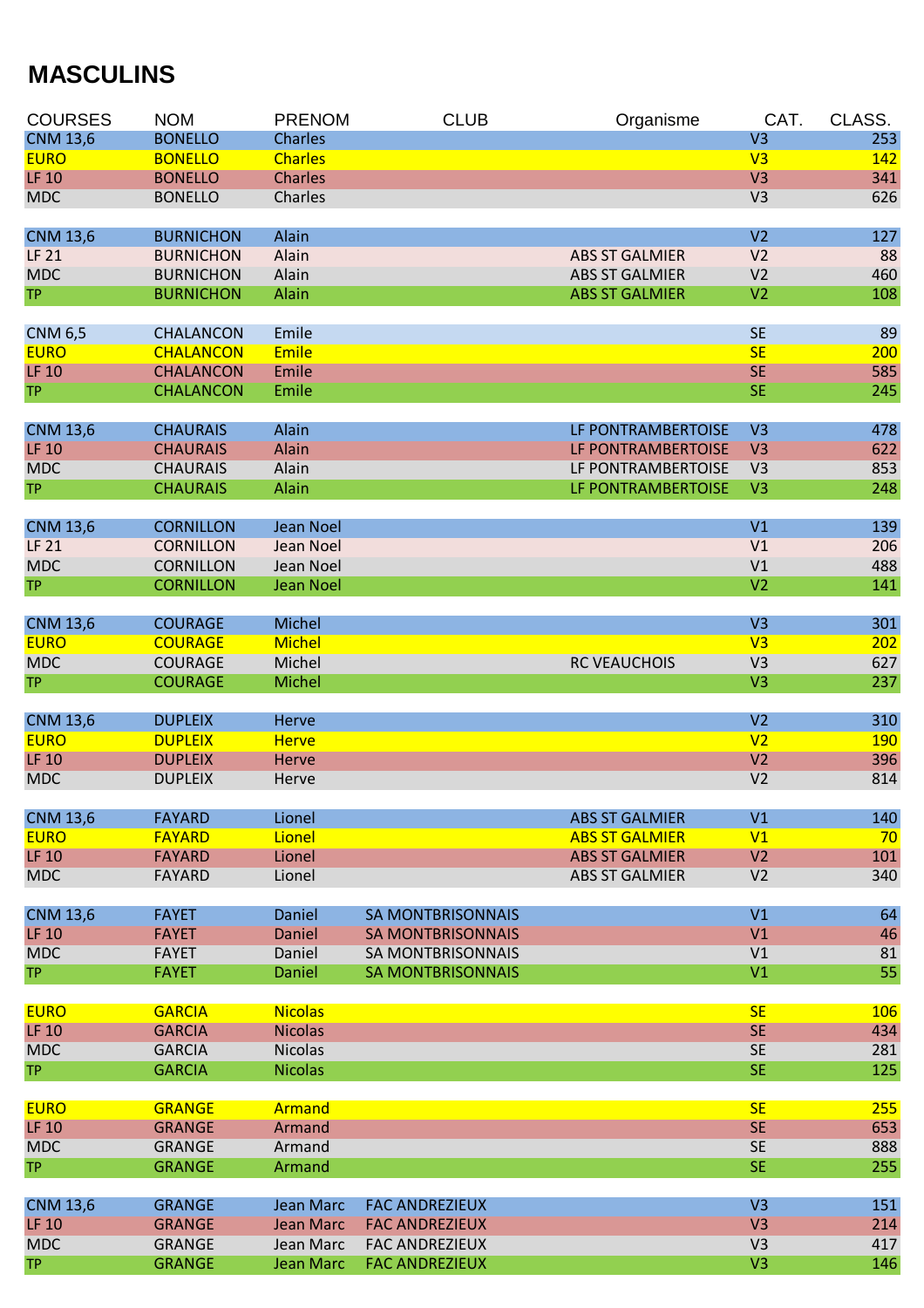| <b>CNM 13,6</b>               | <b>LACAND</b>                          | Dominique           |                          | V <sub>2</sub>                   | 477       |
|-------------------------------|----------------------------------------|---------------------|--------------------------|----------------------------------|-----------|
| <b>LF 10</b>                  | <b>LACAND</b>                          | Dominique           |                          | V <sub>2</sub>                   | 884       |
| <b>TP</b>                     | <b>LACAND</b>                          | Dominique           |                          | V <sub>2</sub>                   | 269       |
| <b>MDC</b>                    | <b>LACAND</b>                          | Dominique           |                          | V <sub>2</sub>                   | 1012      |
|                               |                                        |                     |                          |                                  |           |
| <b>CNM 6,5</b><br><b>EURO</b> | <b>LAULAGNIER</b><br><b>LAULAGNIER</b> | Yves<br><b>Yves</b> |                          | V <sub>3</sub><br>V <sub>3</sub> | 82<br>260 |
| <b>LF 10</b>                  | <b>LAULAGNIER</b>                      | Yves                |                          | V <sub>3</sub>                   | 749       |
| <b>TP</b>                     | <b>LAULAGNIER</b>                      | <b>Yves</b>         |                          | V <sub>3</sub>                   | 274       |
|                               |                                        |                     |                          |                                  |           |
| <b>CNM 13,6</b>               | <b>LUMINET</b>                         | Frederic            |                          | V <sub>2</sub>                   | 225       |
| <b>LF 21</b>                  | <b>LUMINET</b>                         | Frederic            |                          | V <sub>2</sub>                   | 187       |
| <b>MDC</b>                    | <b>LUMINET</b>                         | Frederic            |                          | V <sub>2</sub>                   | 633       |
| <b>TP</b>                     | <b>LUMINET</b>                         | Frederic            |                          | V <sub>2</sub>                   | 162       |
|                               |                                        |                     |                          |                                  |           |
| <b>CNM 13,6</b>               | <b>MENUT</b>                           | Aymeric             | <b>FAC ANDREZIEUX</b>    | V1                               | 137       |
| <b>LF 10</b>                  | <b>MENUT</b>                           | Aymeric             | <b>FAC ANDREZIEUX</b>    | V1                               | 133       |
| <b>MDC</b>                    | <b>MENUT</b>                           | Aymeric             | <b>FAC ANDREZIEUX</b>    | V <sub>1</sub>                   | 125       |
| <b>TP</b>                     | <b>MENUT</b>                           | Aymeric             | <b>FAC ANDREZIEUX</b>    | V <sub>1</sub>                   | 124       |
|                               |                                        |                     |                          |                                  |           |
| <b>CNM 13,6</b>               | <b>MONCORGER</b>                       | Henri               | LA FOULEE FOREZIENNE     | V <sub>2</sub>                   | 298       |
| <b>EURO</b>                   | <b>MONCORGER</b>                       | <b>Henri</b>        | LA FOULEE FOREZIENNE     | V <sub>2</sub>                   | 182       |
| LF 21                         | <b>MONCORGER</b>                       | Henri               | LA FOULEE FOREZIENNE     | V <sub>2</sub>                   | 289       |
| <b>MDC</b>                    | <b>MONCORGER</b>                       | Henri               | LA FOULEE FOREZIENNE     | V <sub>2</sub>                   | 724       |
|                               |                                        |                     |                          |                                  |           |
| <b>EURO</b>                   | <b>MOREL</b>                           | <b>Herve</b>        |                          | V1                               | 39        |
| <b>LF 10</b>                  | <b>MOREL</b>                           | Herve               |                          | V <sub>1</sub>                   | 40        |
| <b>MDC</b>                    | <b>MOREL</b>                           | Herve               |                          | V1                               | 128       |
| <b>TP</b>                     | <b>MOREL</b>                           | <b>Herve</b>        |                          | V <sub>1</sub>                   | 65        |
|                               |                                        |                     |                          |                                  |           |
| <b>CNM 6,5</b>                | <b>MOREL</b>                           | Norbert             |                          | V <sub>1</sub>                   | 44        |
| <b>LF 10</b>                  | <b>MOREL</b>                           | <b>Norbert</b>      |                          | V1                               | 367       |
| <b>MDC</b>                    | <b>MOREL</b>                           | Norbert             |                          | V <sub>1</sub>                   | 542       |
| <b>TP</b>                     | <b>MOREL</b>                           | Norbert             |                          | V <sub>1</sub>                   | 219       |
| <b>EURO</b>                   |                                        |                     |                          | V <sub>2</sub>                   | 175       |
|                               | <b>MURAT</b>                           | Joseph              |                          |                                  |           |
| <b>LF 10</b>                  | <b>MURAT</b>                           | Joseph              |                          | V <sub>2</sub>                   | 454       |
| <b>MDC</b>                    | <b>MURAT</b>                           | Joseph              |                          | V <sub>2</sub>                   | 753       |
| <b>TP</b>                     | <b>MURAT</b>                           | Joseph              |                          | V <sub>2</sub>                   | 224       |
| <b>CNM 13,6</b>               | <b>PIGNOL</b>                          | Pierre              | <b>SA MONTBRISONNAIS</b> | V <sub>2</sub>                   | 52        |
| <b>EURO</b>                   | <b>PIGNOL</b>                          | Pierre              | <b>SA MONTBRISONNAIS</b> | V <sub>2</sub>                   | 54        |
| <b>LF 10</b>                  | <b>PIGNOL</b>                          | Pierre              | <b>SA MONTBRISONNAIS</b> | V <sub>2</sub>                   | 86        |
|                               |                                        |                     |                          | V <sub>2</sub>                   |           |
| <b>MDC</b>                    | <b>PIGNOL</b>                          | Pierre              | SA MONTBRISONNAIS        |                                  | 134       |
| <b>EURO</b>                   | <b>PREHER</b>                          | <b>Maurice</b>      | LA FOULEE FOREZIENNE     | V <sub>3</sub>                   | 135       |
| <b>LF 10</b>                  | <b>PREHER</b>                          | <b>Maurice</b>      | LA FOULEE FOREZIENNE     | V <sub>3</sub>                   | 357       |
| <b>MDC</b>                    | <b>PREHER</b>                          | Maurice             | LA FOULEE FOREZIENNE     | V <sub>3</sub>                   | 664       |
| <b>TP</b>                     | <b>PREHER</b>                          | <b>Maurice</b>      | LA FOULEE FOREZIENNE     | V <sub>3</sub>                   | 165       |
|                               |                                        |                     |                          |                                  |           |
| <b>CNM 13,6</b>               | <b>REVILLON</b>                        | Eric                |                          | V <sub>2</sub>                   | 314       |
| <b>EURO</b>                   | <b>REVILLON</b>                        | Eric                |                          | V <sub>2</sub>                   | 172       |
| <b>LF 21</b>                  | <b>REVILLON</b>                        | Eric                |                          | V <sub>2</sub>                   | 155       |
| <b>TP</b>                     | <b>REVILLON</b>                        | Eric                |                          | V <sub>2</sub>                   | 196       |
|                               |                                        |                     |                          |                                  |           |